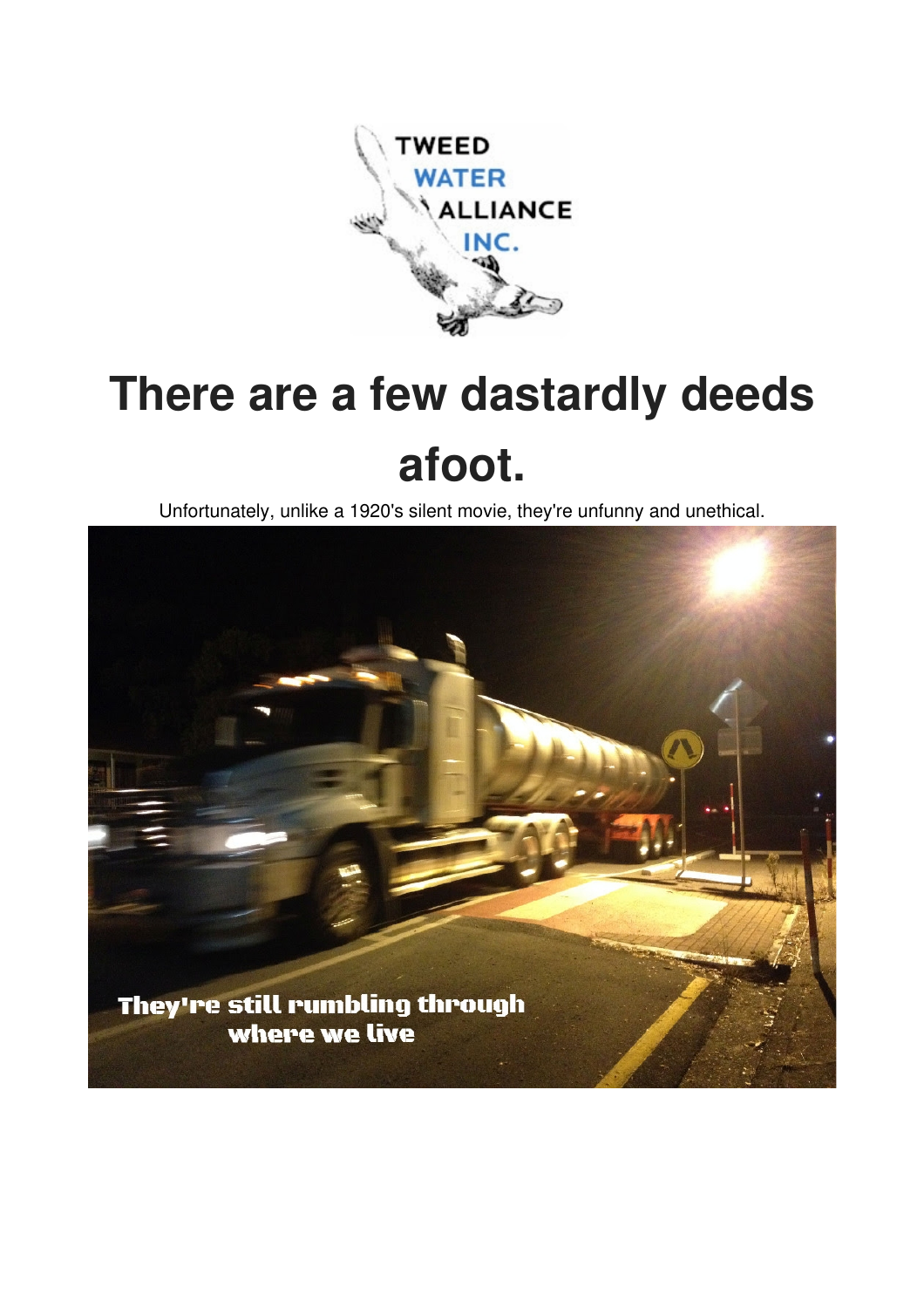### **Hello Rainer**

I've been off the case for a month or so - The Murwillumbah Art Trail 2018 has eaten a bit of time.

You notice that people who are involved in promoting the common good, through art, social critique, environmental activism and plain 'give it a go' guts - all that stuff that greedy people call 'fluffy' or 'snowflake' - are the powerful ones. They're the ones who make social change happen.

Who are they? They're you!

Below is an update from Jeremy Tager on what's been happening while I've been AWOL. As always the committed, bright TWA people are taking the water miners to task. Because the water miners are just too dim to think it through.

Pat - on behalf of much cleverer not-swamped-in-art people than me at the Tweed Water Alliance. ps Don't forget to keep up with the latest on our **[Facebook page](https://facebook.us16.list-manage.com/track/click?u=bdd0f11dd16be598f66ff77b3&id=8f796de6b3&e=824dbb2bfb) and website**.

## **Here's the news**

Lots of news – about water mining in the Tweed.

Jack Hallam is now proposing to cut off a section of the RSL memorial park at the corner of Rowlands Creek Road and Kyogle Road. He hasn't formally applied to do that, but his own traffic consultants say this is the way to make that exit onto Kyogle Road safe. We'll let you know when the application goes in.

Larry Karlos is in court and his next hearing date is in September. The Court will consider submissions made to Council on his most recent proposal to get rid of the allocation he has been ignoring for 15 years! We don't know if September will be decision date or not. The good news is that currently his allocation is 5ML (he claimed 60ML and Council said 33ML – both wrong) meaning one 6m truck per day.

The new water regulator (Natural Resource Access Regulator) is now handling our complaints to the Department of Water. They have asked the Office of Water for the metering records – they're going to find out soon enough that they don't exist. They'll then have to get documents from the operators and with any luck insist that all commercial bores have meters.

We want to continue to track any ongoing breaches at Bilambil, Kunghur, Nobbys Creek and Kynnumboon – let us know if you see any activity that isn't permitted – all of it will be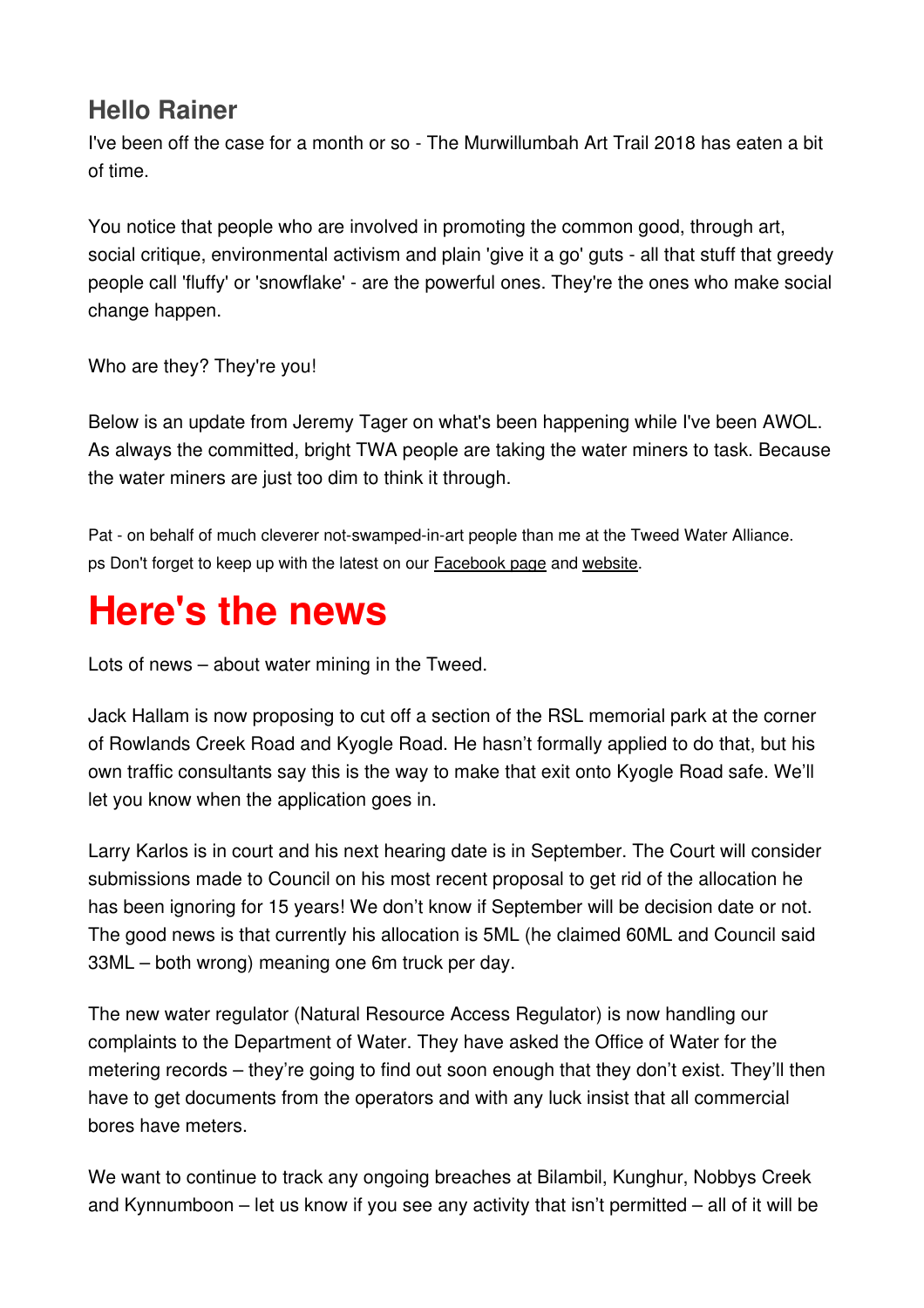recorded and reported.

Here's what they're allowed:

- [Urliup Road: 1](https://maps.google.com/?q=Urliup+Road:+1&entry=gmail&source=g) truck load per day, 7 days per week
- Mt Warning Spring Water, 4 loads per day, weekdays only 9am-3pm, 'small trucks' only
- Nobbys Creek , one 5 tonne truck per week (NO ARTICULATED SEMI-TRAILERS)
- Kynnumboon, 5 loads per day weekdays, 7am-7pm, 2 loads per day on weekends, 8am-12pm

Thanks for all you do

Jeremy

Water miners really don't like having their shallow ethics and deep sense of entitlement challenged. You can help us make them even more uncomfortable by giving us a little cash please. Our bank details:

- Southern Cross Credit Union
- BSB 722 744
- Account: 153127

Please keep your activism on high alert. Chat to friends and neighbours, keep taking photos of the water trucks to [post to Facebook](https://facebook.us16.list-manage.com/track/click?u=bdd0f11dd16be598f66ff77b3&id=6a2cc08506&e=824dbb2bfb) - it spooks them. Remember you are perfectly within your rights to photograph them as long as you don't trespass or otherwise break the law to do so.

It's perfectly legal to take a photo of a water truck on a public road.